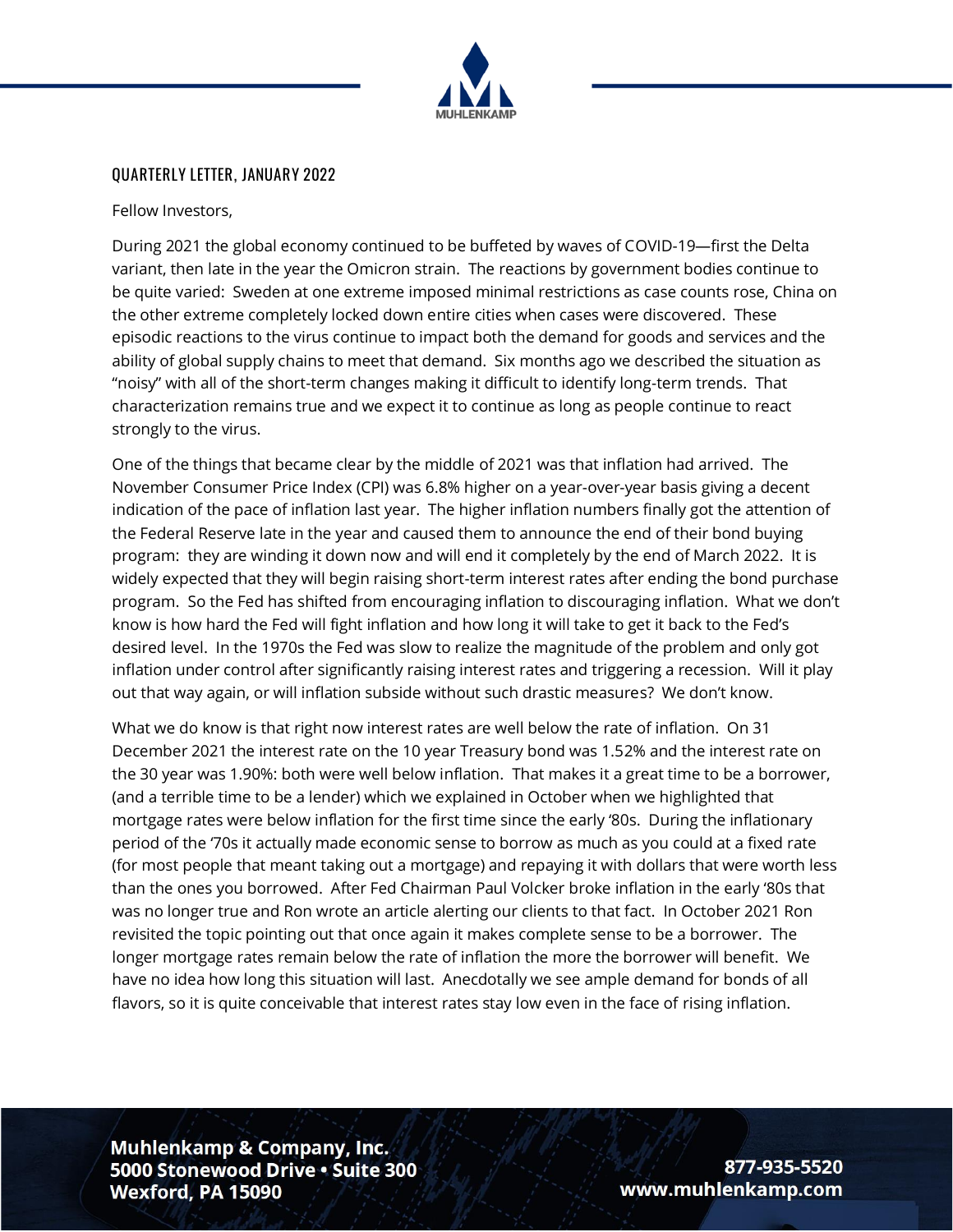The stock market in 2021 saw the rise and fall of a number of hot investment ideas. "Green energy" stocks ran up and then collapsed as did cannabis stocks and meme stocks. Even growth stocks, which have been so strong for so long, started to fade by the end of the year. We think it is healthy for expensive sectors or stocks to correct to more rational levels. Last year this happened in a number of sectors without triggering market wide selloffs, that may continue as many areas of the market remain very expensive and there is a lot of room for further rationalization of prices.

The markets treated us pretty well in '21 and we are pleased with the portfolio's performance. We saw strong returns from our technology and industrial holdings in particular. We continue to have an exposure to gold as insurance against central bank mistakes and we hold a little bit of cash which we will put to work when we find attractive opportunities.

As always, if you have questions, give us a call. We'd love to hear from you.

With our best wishes for your continued success and good health in 2022,

Rewald & Mullenham

loff Mullerburg

Ron Muhlenkamp, Founder **Jeff Muhlenkamp, Portfolio Manager** Muhlenkamp & Company, Inc. Muhlenkamp & Company, Inc.

*The comments made in this letter are opinions and are not intended to be investment advice or a forecast of future events.*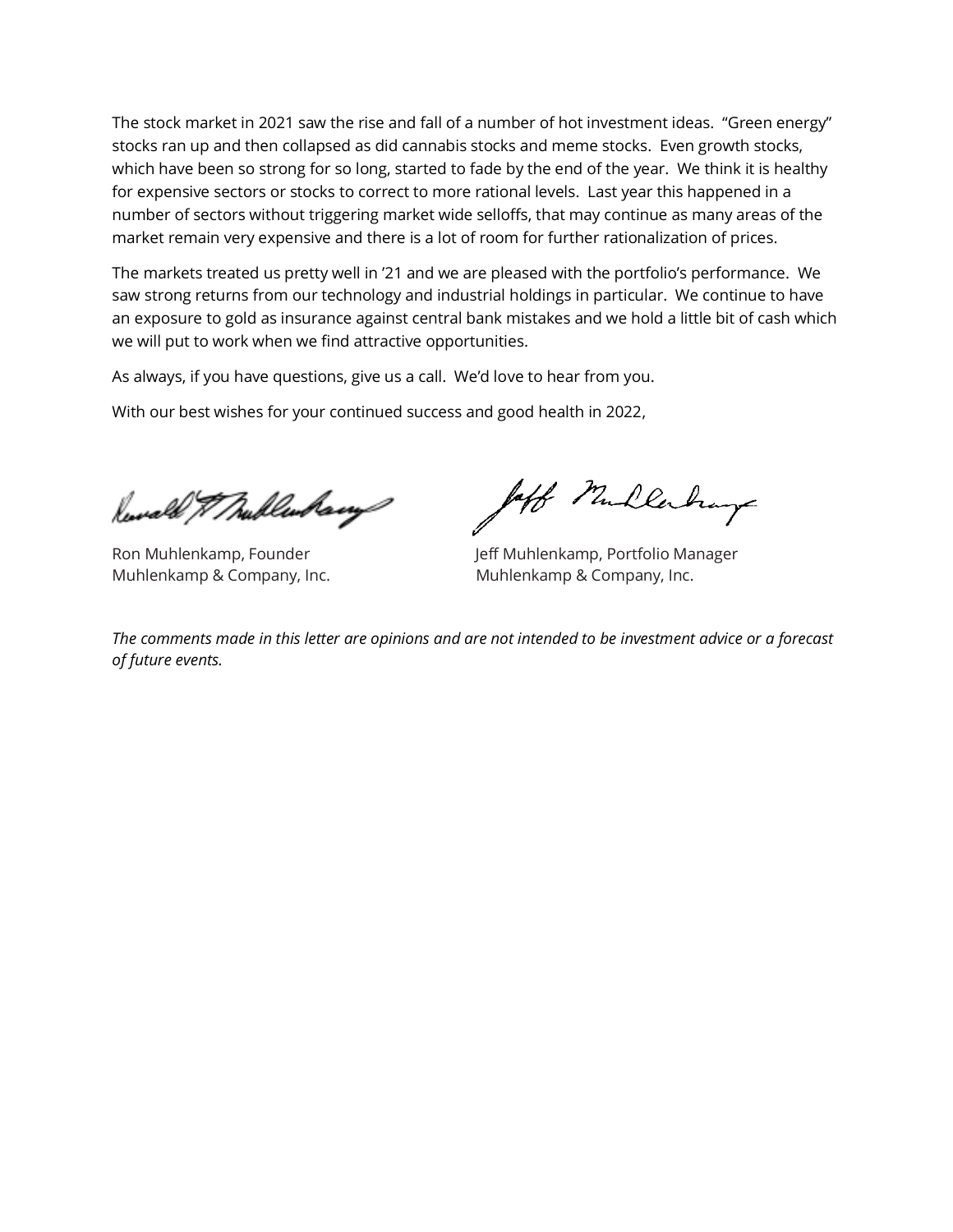# For the period ended 12/31/2021 ALL-CAP VALUE MUHLENKAMPSMA

*Muhlenkamp & Company's All-Cap Value SMA (Separately Managed Account) is designed for investors' accounts over \$100,000. We employ full discretion, applying fundamental analysis.*

### INVESTMENT OBJECTIVE

We seek to maximize total after-tax return through capital appreciation, and income from dividends and interest, consistent with reasonable risk.

#### INVESTMENT STRATEGY

We invest in undervalued assets wherever they may be found. Typically, this results in holding a portfolio of companies we believe are materially undervalued by the market. Bonds may be included in the portfolio if they are a good investment.

### INVESTMENT PROCESS

We start with a bottom-up scan of domestic companies, typically looking at most U.S. companies at least four times per year. We add to that an understanding of the sector dynamics in which companies are operating, an assessment of the business cycle, and a review of macroeconomic conditions.

Our primary screening metric is return on shareholder equity (ROE). We are looking for companies with stable returns that can be purchased cheaply, or for companies with improving returns that have not yet been recognized by the market.

We don't believe that a holding period of "forever" is appropriate in all cases, but are comfortable holding companies as long as they continue to meet expectations.

### INVESTMENT RISK

We define investment risk as the probability of losing purchasing power over long periods of time, which is quite different from Wall Street's definition of price volatility in very short periods of time. Taxes, inflation, and spending will ALL impact the purchasing power of your assets.



## ALL-CAP VALUE COMPOSITE PERFORMANCE (NET OF FEES)

|                              |                 |             | Annualized.                |                 |                  |                  |  |
|------------------------------|-----------------|-------------|----------------------------|-----------------|------------------|------------------|--|
|                              | Year to<br>Date | One<br>Year | Past <sub>3</sub><br>Years | Past 5<br>Years | Past 10<br>Years | Past 15<br>Years |  |
| Return                       | 27.11%          | 27.11%      | 17.84%                     | 10.37%          | 9.34%            | 3.67%            |  |
| S&P 500 Total Return* 28.71% |                 | 28.71%      | 26.07%                     | 18.47%          | 16.55%           | 10.66%           |  |
| Consumer Price Index** 6.71% |                 | 6.81%       | 3.32%                      | 2.86%           | 2.08%            | 2.57%            |  |

 **\* The S&P 500 is a widely recognized, unmanaged index of common stock prices. The figures for the S&P 500 reflect all dividends reinvested but do not reflect any deductions for fees, expenses, or taxes. One cannot invest directly in an index.**

 \*\* Consumer Price Index (CPI) – As of November 2021 – U.S. CPI Urban Consumers NSA (Non-Seasonally Adjusted), Index. The Consumer Price Index tracks the prices paid by urban consumers for goods and services and is generally accepted as a measure of price inflation. Price inflation affects consumers' purchasing power.

*Consolidated performance with dividends and other earnings reinvested. Performance figures reflect the deduction of broker commission expenses and the deduction of investment advisory fees. Such fees are described in Part II of the adviser's Form ADV. The advisory fees and any other expenses incurred in the management of the investment advisory account will reduce the client's return. It should not be assumed that recommendations made in the future will be profitable or will equal the performance of the above accounts. A list of all security recommendations made within the past twelve months is available upon request.*

## TOP TWENTY HOLDINGS

|                                |                                                  | % of Net |
|--------------------------------|--------------------------------------------------|----------|
| Company                        | Industry                                         | Asset    |
| <b>WESCO International Inc</b> | <b>Trading Companies &amp; Distributions</b>     | 5.27%    |
| Broadcom Inc                   | Semiconductors & Semiconductor Equipment 4.64%   |          |
| Microsoft Corp                 | Software                                         | 4.50%    |
| Microchip Technology Inc       | Semiconductors & Semiconductor Equipment 4.49%   |          |
| Apple Inc                      | Technology Hardware, Storage & Peripherals 4.44% |          |
| McKesson Corporation           | <b>Health Care Providers &amp; Services</b>      | 3.82%    |
| Mastec Inc                     | Construction & Engineering                       | 3.72%    |
| UnitedHealth Group Inc         | <b>Health Care Providers &amp; Services</b>      | 3.69%    |
| Dow Inc                        | Chemicals                                        | 3.65%    |
| Meritage Homes Corp            | <b>Household Durables</b>                        | 3.63%    |
| <b>CVS Health Corp</b>         | <b>Health Care Providers &amp; Services</b>      | 3.46%    |
| <b>EQT Corporation</b>         | Oil, Gas, & Consumable Fuels                     | 3.16%    |
| Berkshire Hathaway Inc Class B | <b>Diversified Financial Services</b>            | 3.10%    |
| Kirby Corp                     | Marine                                           | 3.02%    |
| Schlumberger NV                | Energy Equipment & Services                      | 2.92%    |
| ALPS Alerian MLP ETF           | Exhange Traded Funds                             | 2.68%    |
| Rush Enterprises Inc           | <b>Trading Companies &amp; Distributions</b>     | 2.64%    |
| <b>SPDR Gold Shares</b>        | <b>Exhange Traded Funds</b>                      | 2.51%    |
| Lennar Corp Class A            | <b>Household Durables</b>                        | 2.51%    |
| Alliance Data Systems Corp     | <b>IT Services</b>                               | 2.49%    |
|                                |                                                  |          |

*Composite holdings are subject to change and are not recommendations to buy or sell any security.*

*Composite Top Twenty Holdings are presented as supplemental information to the fully compliant presentation on the next page.*

*Return on Equity (ROE) is a company's net income (earnings), divided by the owner's equity in the business (book value).*